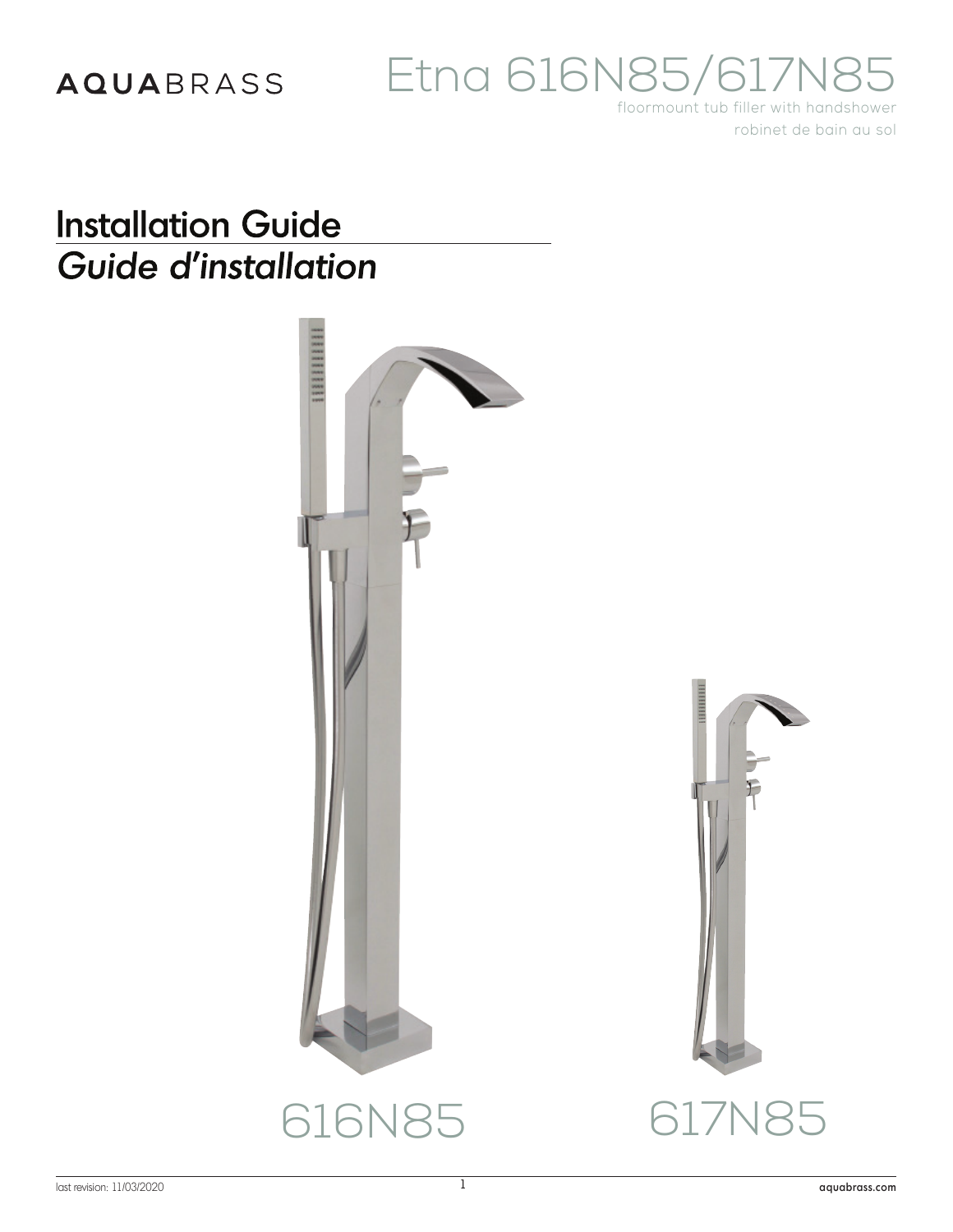# Etna 616N85/

floormount tub filler with handshower robinet de bain au sol

### Service Parts / Schéma des pièces



| Item           | Code      | English                                   | Français                 | Item | Code      | Er      |
|----------------|-----------|-------------------------------------------|--------------------------|------|-----------|---------|
|                | ABHSX5892 | Handshower                                | Douchette                | 8    | ABFP61608 | Di      |
| P              | ABAE61601 | Aérateur<br>Aerator                       |                          | 9    | ABFP61609 | D       |
| 3              | ABFH17766 | Handshower flexible<br>Flexible douchette |                          | 10   | ABFP61610 | Lc      |
| 4              | ABFH00382 | Flexible hose hot/                        | Flexible d'eau chaude/   | 11   | ABCA92198 | Di      |
|                |           | cold                                      | froide                   | 12   | ABCA39598 | $C_{0}$ |
| 5              | ABFC61602 | Decorative base                           | Décoratif base           | 13   | ABFP46595 | Lc      |
| 6              | ABFP61605 | Base                                      | Base                     |      |           |         |
|                |           |                                           |                          | 14   | ABFP61611 | H       |
| $\overline{7}$ | ABFP92189 | Rough sold<br>separately                  | Brut vendu<br>séparément |      |           |         |

|  | Item | Code      | English            | Français               |
|--|------|-----------|--------------------|------------------------|
|  | 8    | ABFP61608 | Diverter handle    | Poignée du déviateur   |
|  | 9    | ABFP61609 | Dome cap           | Capuchon en dôme       |
|  | 10   | ABFP61610 | Large nut          | Ecrou large            |
|  | 11   | ABCA92198 | Diverter cartridge | Cartouche du déviateur |
|  | 12   | ABCA39598 | Cartridge          | Cartouche              |
|  | 13   | ABFP46595 | Large nut          | Ecrou large            |
|  | 14   | ABFP61611 | Handle             | Poignée                |
|  |      |           |                    |                        |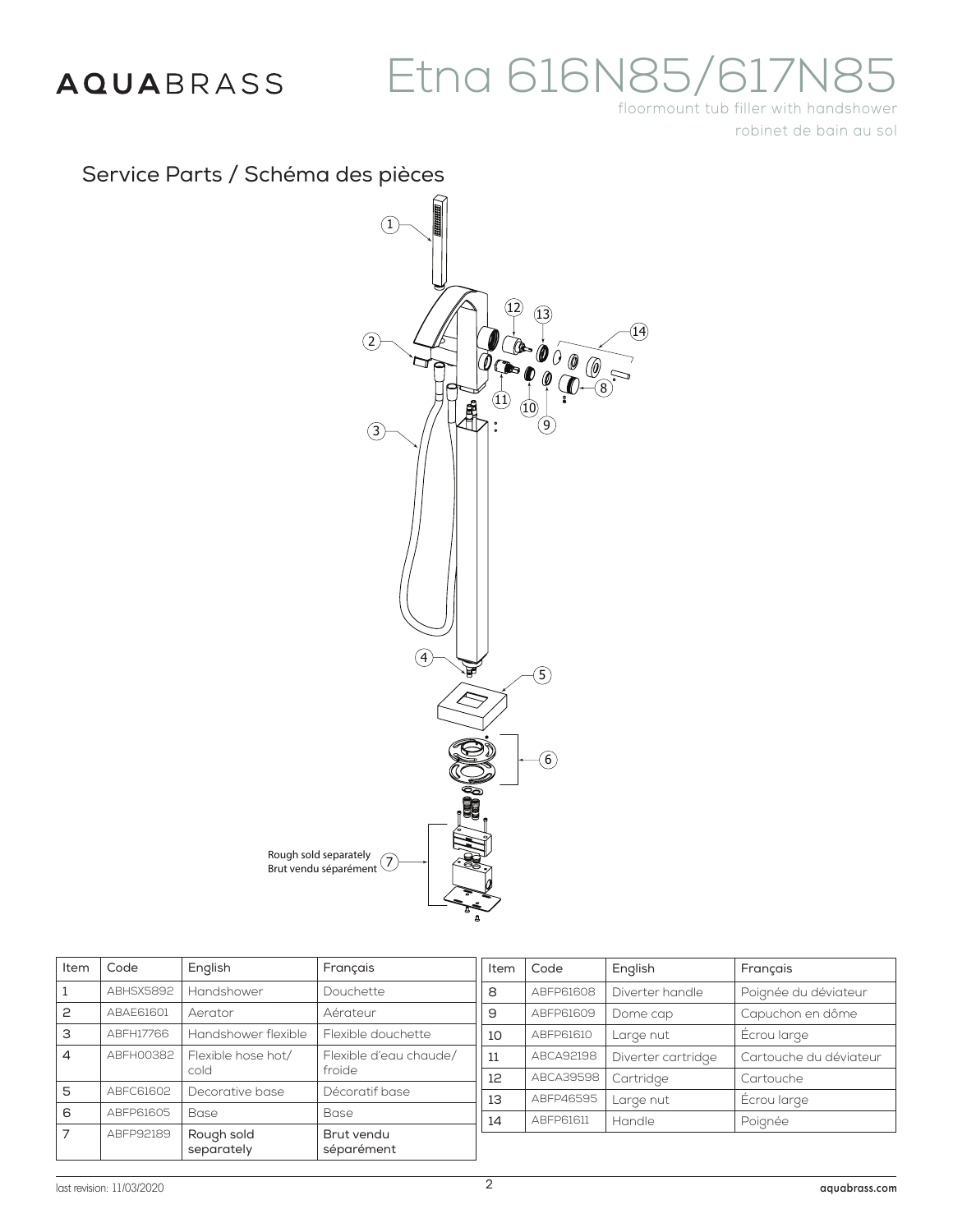# Etna 616N85/617

floormount tub filler with handshower robinet de bain au sol

#### General Dimensions / *Dimensions générales*



CAUTION: FOR BEST RESULTS, WE STRONGLY RECOMMEND THE INSTALLATION OF THIS FAUCET BE DONE BY A LICENSED PLUMBER.

MISE EN GARDE: POUR OBTENIR UN RÉSULTAT OPTIMAL, NOUS RECOMMANDONS FORTEMENT QUE L'INSTALLATION DE CE ROBINET SOIT FAITE PAR UN PLOMBIER ACCRÉDITÉ.



CAUTION: MAKE SURE TO PROPERLY FLUSH THE HOT AND COLD WATER SUPPLY LINES BEFORE IN-STALLATION.

MISE EN GARDE: ASSUREZ-VOUS DE BIEN PURGER L'ALIMENTATION EN EAU CHAUDE & FROIDE AVANT L'INSTALLATION.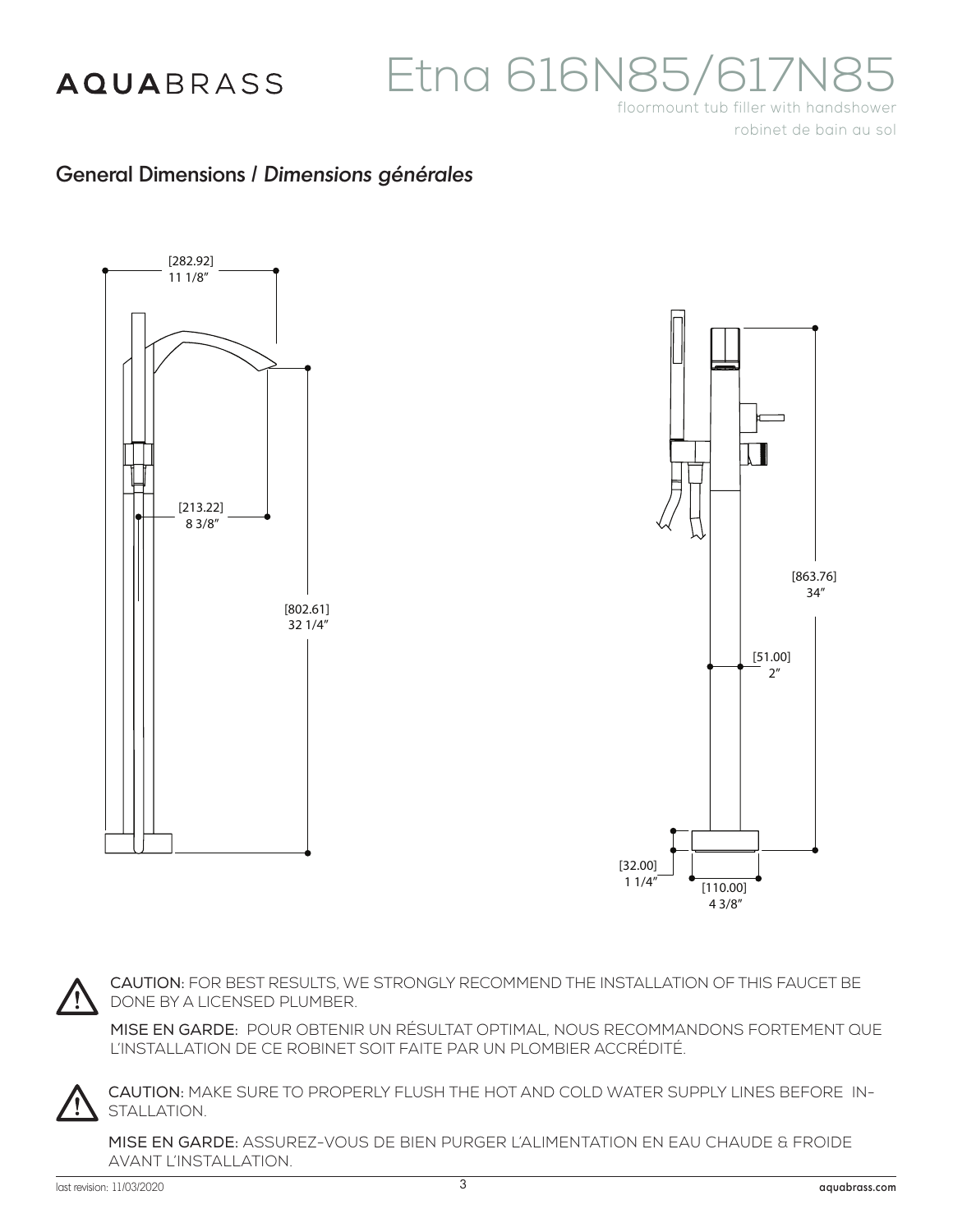# Etna 616N85/617N8

floormount tub filler with handshower robinet de bain au sol



For correct installation, see the fig. 1 to define the min/max to install the rough. After that, fix it on sub-floor with four screws (3) (not supplied). Then connect your supply pipes, complete the floor installations, when you are ready to install the faucet, remove the plastic component (2).

Pour que l'installation soit correcte, voir la fig. 1 pour défini le min/max à utiliser pour installer le rough. Après, le fixer le sur le plancer avec les 4 vis (pas fournies). Ensuite, connectez les tuyaux d'alimentation, compléter les installations, et quand vous êtes prêt à installer le robinet, enlever le composant en plastique

Mark and drill three mounting holes over the floor.

Place the rubber ring (1) under the base of faucet (2). The stainless blade (3) will serve to hold hot and cold hose-ends in the rough during final installation and it must be free to position itself horizontally under the faucet base.

Marquer et percer trois trous de montage.

Placer l'anneau en caoutchouc (1) sous la base du robinet (2). La lame en inox servira à maintenir les extrémités des tuyaux à l'intérieur du brut et elle doit être libre de se positionner horizontalement sous la base du robinet.

2

Fig.3

3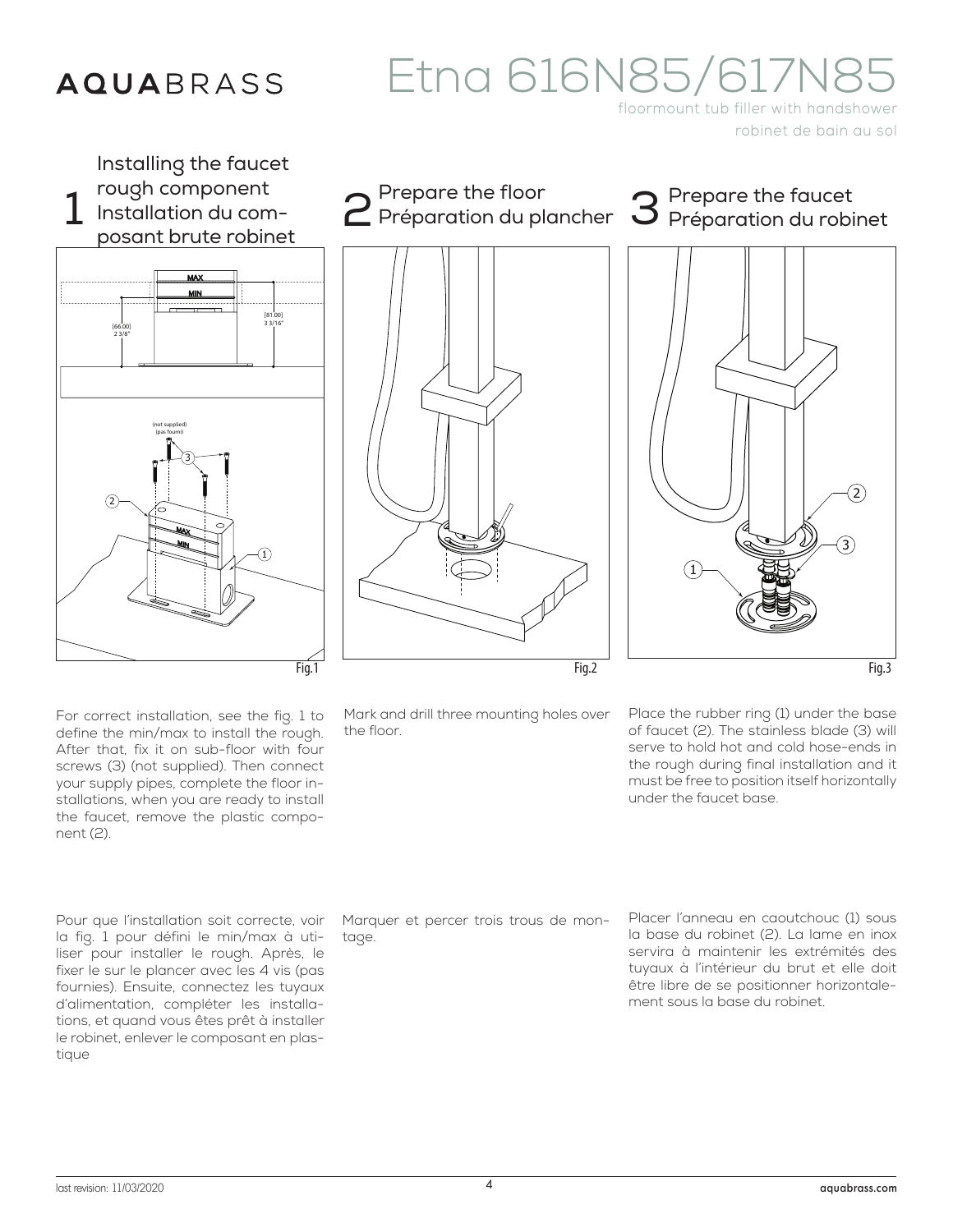Fixing to the floor

# Etna 616N85/617M

floormount tub filler with handshower robinet de bain au sol

4 Fig.4 2  $\mathbf{1}$ 3 Fixation au sol

Cartridge replacement Remplacement de la cartouche







Before installing the faucet, remove the plastic plugs (3).

Insert the hot and cold hoses on rough, fix the faucet on floor with three screw (2) (not supplied) and place the decorative flange (1)

Enlever les bouchons en plastique (3), insérez le tuyaux d'eau chaude et d'eau froide à la brut. Fixer le robinet sur le plancer avec les trois vis (2) (pas fournies) et placez la bride décorative.

Start by shutting off water supply lines and then turn on to drain the faucet.

Main Cartridge: Remove the set screws (2), take out the handle (4), metal cover (5), plastic cover (6), the dome cap (8) and the threaded hexagonal metal ring (10). Replace the cartridge (12) with the new one and reassemble by reversing steps.

Cartridge diverter: Remove the set screws (1), take out the handle (3), the dome cap (7) and the threaded hexagonal metal ring (9). Replace the cartridge  $(11)$  with the new one and reassemble by reversing steps.

Couper l'alimentation d'eau et ouvrir le robinet pour vider l'eau residuelle.

Cartouche principal: Enlever les vis de réglage (2), et retirer la poignée (4), le couvercle métallique (5), la bague plastique (6), le dome decoratif (7) et la bague métallique hexagonale filetée (9). Remplacer la cartouche (12) avec la nouvelle et remonter en inversant les étapes.

Cartouche déviateur: Enlever la vis de réglage (1), et retirer la poignée (3), le dome decoratif (7) et la bague métallique hexagonale filetée (9). Remplacer la cartouche (11) avec la nouvelle et remonter en inversant les étapes.

To clean the aerator, remove the allen screw (1), then pull the aerator (2) from the spout. Soak it in a vinagar and water solution to remove lime build-up. Once parts have been cleaned, reinsert the aerator.

Pour nettoyer l'aérateur, dévisser la vis de retenue pluis retirer l'aérateur (1). Ensuite, le tremper dans un mélange de vinaigre et d'eau, pour retirer le calcaire qui pourrait s'y être accumulé. Une fois les pièces nettoyées, replacer l'aérateur.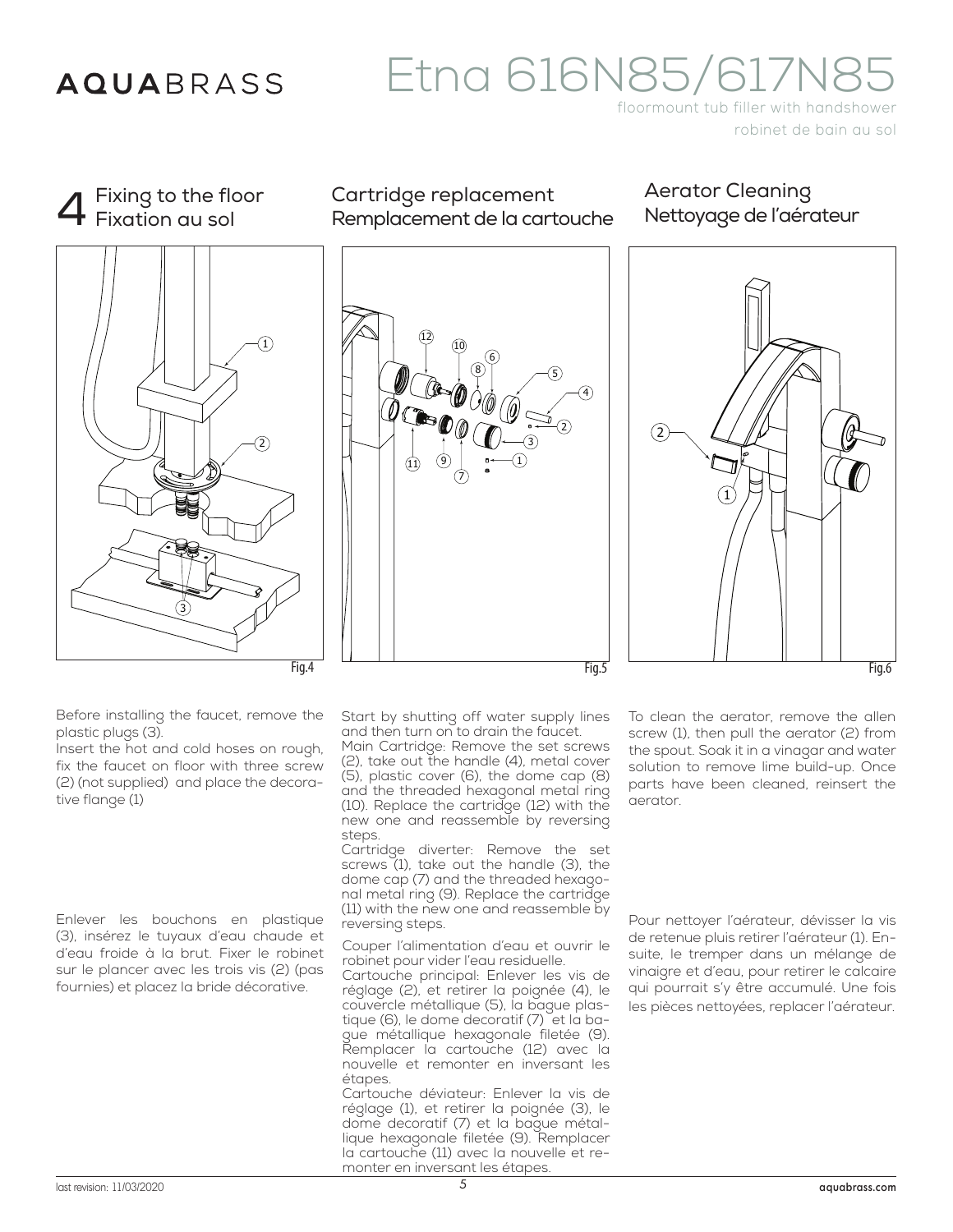## AQUABRASS WARRANTY

Aquabrass offers a lifetime warranty against defects in materials and workmanship under normal conditions of use, care and maintenance of the product(s), for as long as the original purchaser owns their home. The warranty applies only when the product is purchased from an authorized Aquabrass dealer. It is not transferable and is limited to products sold and installed in Canada and the United States.

#### OUR WARRANTIES FOR RESIDENTIAL APPLICATIONS

- Limited lifetime warranty for ceramic disc cartridges.
- Five (5) year warranty for all other cartridges (thermostatic cartridges, diverters, check stop mechanisms etc.).
- Limited lifetime warranty for the polished chrome, electro black, stainless steel and PVD finishes.
- Three (3) year warranty for all other finishes.
- Two (2) year warranty for electronic faucets and components (batteries are not covered by our warranty).
- Five (5) year warranty for all other Aquabrass product(s) and parts.

#### OUR WARRANTY FOR COMMERCIAL / INDUSTRIAL APPLICATIONS

• All Aquabrass products and parts will be warranted for two (2) years.

#### OUR WARRANTY ON FINISHES

Polished chrome, electro black, stainless steel and PVD finishes carry a limited lifetime warranty against defects. All other Aquabrass finishes are warranted for three (3) years. Finishes on drains are not covered by the warranty, nor the normal wear of any finish. Normal wear and tear is the expected decline in the condition of a product/finish due to normal everyday use. We highly recommend you carefully read the care and maintenance detailed instructions or visit our website aquabrass.com/aquabrass finishes.

#### OUR COMMITMENT

•

We will repair or replace, free of charge, during the applicable warranty periods listed above, any product, part or finish that is proven defective in material and/or workmanship under normal installation, condition of use, care and maintenance of the product(s). Replacement parts for discontinued products will be made available, under warranty or not, until stock lasts. Under the period(s) of the warranty listed above, if the required replacement product, part or finish is no longer available, an equivalence will be recommended and provided, free of charge.

#### OUR WARRANTY EXCLUSIONS

- Damage caused by inadequate installation, misuse, lack of care and maintenance of the product(s).
- Surface damage caused from using abrasive products, such as detergents.
- Corrosion resulting from exposition to chemically reactive products, such as Chlorine.
- Damage caused by hard water, calcareous deposits or sediments.
- Damage or loss occurred by a natural calamity such as fire, earthquake, flood, thunder, electrical storm.
- The installation of any Aquabrass products by a non-accredited professional.

Any labor or shipping charges, or damages whatsoever incurred in whole or in part from installation, removal, re-installation, repair or replacement of any Aquabrass product or part, as well as any incidental or consequential damages, expenses, losses, direct or indirect, arising from any cause whatsoever.

#### OUR WARRANTY CLAIM PROCESS

To exercise our warranty, a proof of purchase – such as a copy of invoice - must be made available to our distribution center. Depending on the complexity of the defective product, an inspection can be required prior to approving the warranty claim.

North American Distribution Center (Canada & USA):

AD-WATERS Technical Service Center 9805 Clark street Montréal, Québec H3L 2R5

1 888 239-9336 tech@ad-waters.com

For international requests: communications@aquabrass.com

Aquabrass reserves the right to make product specification changes without notice or obligation and to change or discontinue certains models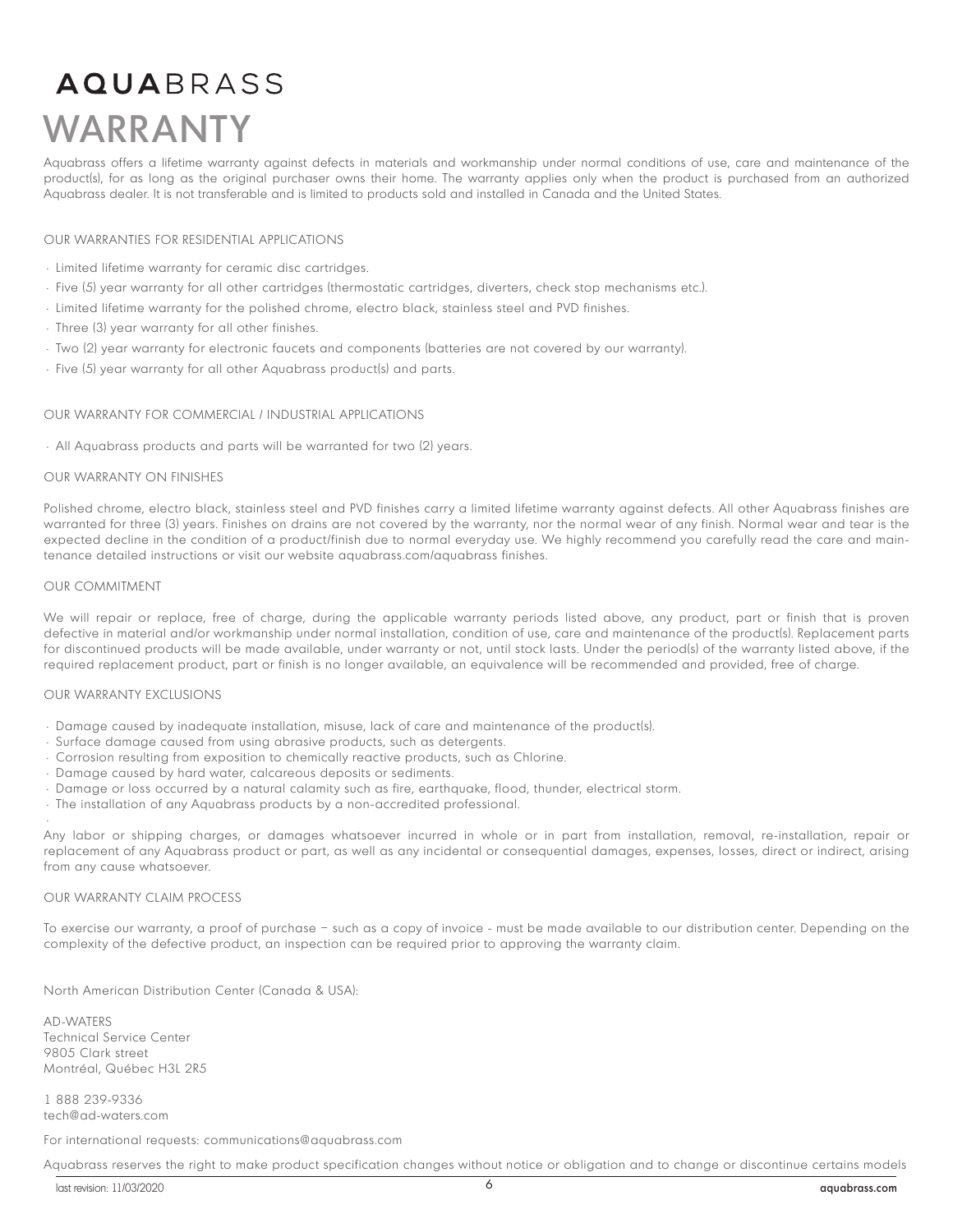## **AQUA**BRASS ABOUT

#### CARE & MAINTENANCE

Do not allow water residues to come into prolonged contact with the surface finish. After each use, gently dry the product surface with a clean soft cloth to prevent water-spotting and mineral build-up. Water stains and accumulation of minerals weaken the protective coating, eventually leading to peel off.

Clean the surface regularly using a pH neutral clear liquid soap, water and a soft cloth. Rinse away any traces of soap and gently dry with a soft clean cloth. Occasional application of Flitz Faucet Wax Plus is also recommended. The application of this wax based product leaves a protective layer that repels water, thereby providing extra protection against tarnishing.

Avoid abrasive and harsh cleaning products (detergents, caustic, acidic, antibacterial, ammonia- or bleach-containing products, organic solvents, lime scale and clog removers, brass and silver cleaners, etc.). The use of these products can damage the finish and will void the warranty. We recommend covering the fixture with a towel when using any of the listed products in order to prevent damage by splashing.

Residues left by personal products such as soap, toothpaste and shampoo can damage the finish. Always rinse these residues away with clean water and wipe dry.

Due to the characteristics of the Aquabrass custom finishes and their appropriate maintenance durability dependency, the warranty for custom finish products is three (3) years. There are no returns on custom finish products.



#### OPTIONAL LOW FLOW AERATORS

Adjustments for specific restrictions can be made on most of our lavatory bathroom faucets in order to coordinate with regional flow rate allowances. A low flow restrictor is sold at \$10 per unit. Please contact your local Aquabrass representative for additional details.

#### PRODUCT CERTIFICATION

Complying with North American plumbing standards and guaranteeing environmental products of the highest quality is our top priority.









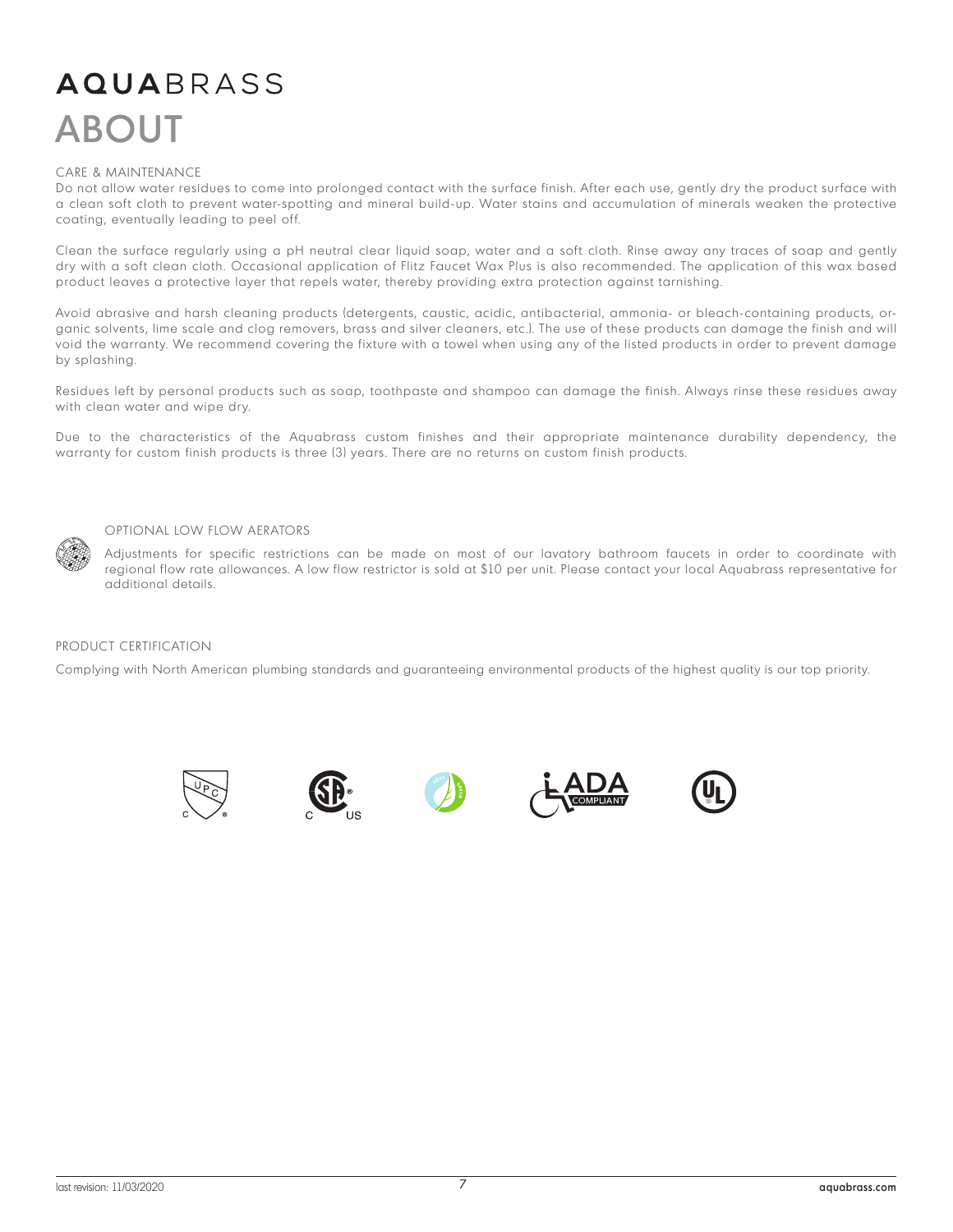#### Etna 616N85/617N8 **AQUA**BRASS floormount tub filler with handshower GARANTIErobinet de bain au sol

Aquabrass offre une garantie à vie contre les défauts de matériel et de main d'œuvre dans des conditions normales d'utilisation et d'entretien du produit, et ce tant que l'acheteur d'origine est propriétaire de sa maison. La garantie est applicable seulement si le produit est acheté chez un détaillant Aquabrass dûment autorisé. Elle n'est pas transférable et est limitée aux produits vendus et installés au Canada et aux États-Unis.

#### NOTRE GARANTIE POUR DES APPLICATIONS RÉSIDENTIELLES

- Garantie limitée à vie pour les cartouches en céramique.
- Garantie de cinq (5) ans pour tous les autres types de cartouches (cartouches thermostatiques, déviateur, valves d'arrêt, etc.).
- Garantie limitée à vie pour les finis suivants: chrome poli, electro black, acier inoxydable et PVD.
- Garantie de trois (3) ans pour tous les autres finis.
- Garantie de deux (2) ans pour la robinetterie électronique et ses composants (les piles ne sont pas couvertes par notre garantie).
- Garantie de cinq (5) ans pour tous les autres produits ou pièces Aquabrass.

#### NOTRE GARANTIE POUR DES APPLICATIONS COMMERCIALES ET INDUSTRIELLES

• Tous les produits et pièces Aquabrass sont garantis pour une durée de deux (2) ans.

#### NOTRE GARANTIE SUR LES FINIS

Les finis chrome poli, electro black, acier inoxydable et PVD ont une garantie limitée à vie contre les défauts. Tous les autres finis sont garantis trois (3) ans. Les finis appliqués sur les drains et l'usure normale d'un fini ne sont pas couverts par cette garantie. L'usure normale est la détérioration naturelle d'un produit résultant de son utilisation au fil du temps. Il est fortement recommandé de lire attentivement les instructions sur l'entretien des produits et des finis Aquabrass ou de consulter le site aquabrass.com/fr/finitions-personnalisees.

#### NOTRE ENGAGEMENT

Nous nous engageons à réparer ou à remplacer sans frais pendant les périodes de garantie applicables listées, tout produit, pièce ou fini s'avérant défectueux d'un vice de matériel ou de fabrication dans des conditions normales d'utilisation et d'entretien. Les pièces de remplacement pour des produits discontinués, sous garantie ou non, seront disponibles et ce jusqu'à épuisement des stocks. Pendant les périodes de garantie applicables, si le produit, la pièce ou le fini requis ne sont plus disponibles, une équivalence sera suggérée et fournie sans frais.

#### NOS EXCLUSIONS DE GARANTIE

- Les dommages causés par une erreur d'installation, de négligence et d'un mauvais usage de produit.
- Les dommages de surface causés par l'utilisation de produits abrasifs, comme des détergents.
- La corrosion résultant d'une exposition d'un produit chimiquement réactif, comme le chlore.
- Les dommages causés par l'eau dure, les dépôts de calcaire ou les sédiments.
- Les dommages ou les pertes résultant d'une catastrophe naturelle telle qu'un feu, un tremblement de terre, le tonnerre, un orage électrique etc.
- L'installation de tout produit Aquabrass par un professionnel non-agréé.

Tout frais de main d'œuvre ou de transport, ou dommages causés en totalité ou en partie lors de l'installation du produit, de son retrait, de sa réinstallation, de sa réparation, ainsi que tout dommage occasionnel ou conséquent, dépense, perte directe ou indirecte, provenant de quelque cause que ce soit.

#### COMMENT EXERCER NOTRE GARANTIE

Pour toute demande de garantie, une preuve d'achat (copie de la facture) doit être envoyée à notre centre de distribution. La complexité du défaut du produit pourrait entraîner une inspection avant l'approbation de la réclamation de la garantie.

Centre de distribution pour l'Amérique du Nord (Canada et É.U.) :

AD-WATERS Centre de service technique 9805 rue Clark Montréal, Québec H3L 2R5

1 888 239-9336 tech@ad-waters.com

Pour les demandes internationales : communications@aquabrass.com

Aquabrass se réserve le droit de modifier des caractéristiques de ses produits sans avis ni obligation ainsi que de remplacer ou de retirer certains modèles.